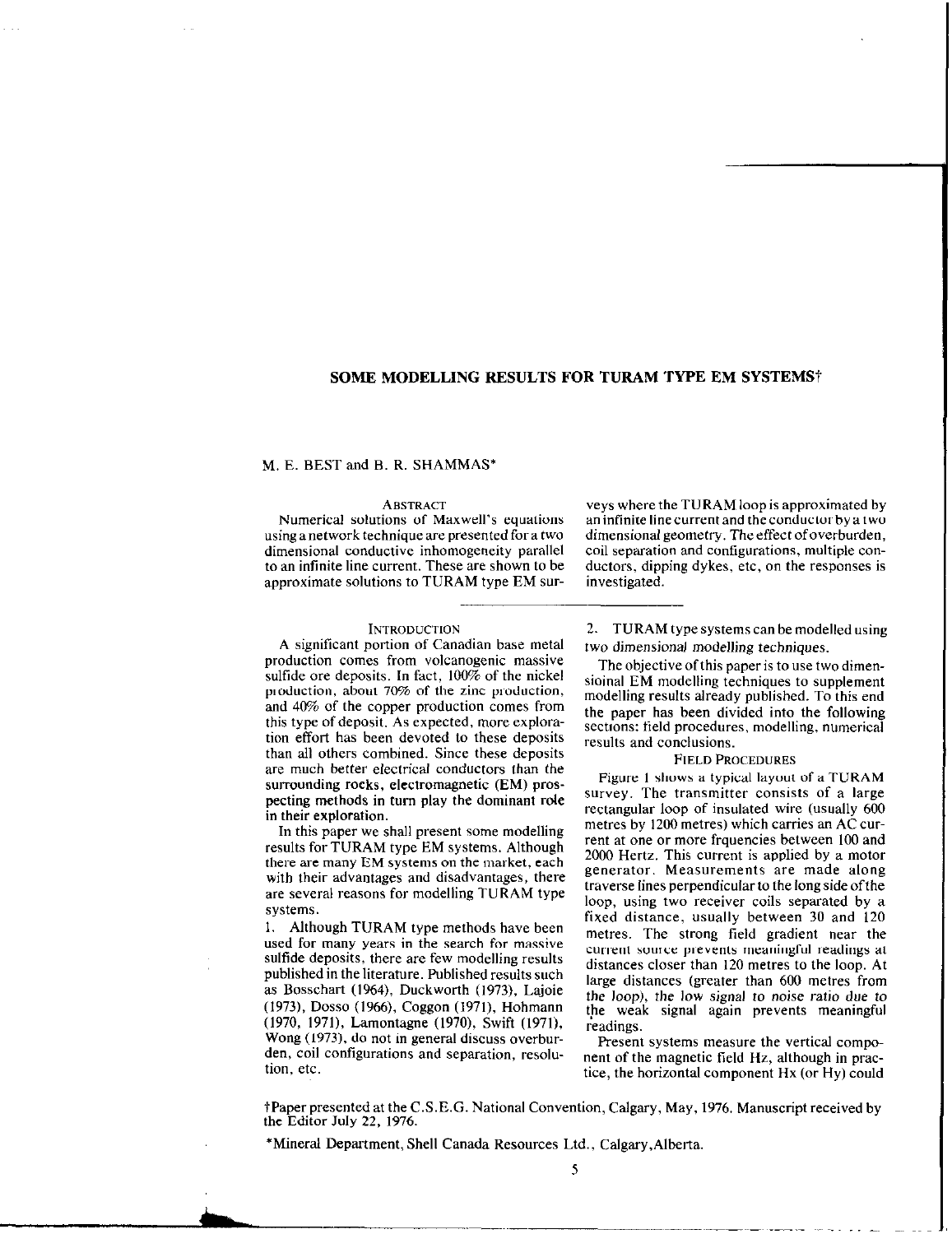

Fig. 1. General Layout of a Typical TURAM Survey.



Fig. 2. Field Strength Ratio and Phase Difference for a Vertical Magnetic Field.



Fig. 3. Field Strength Ratio and Phase Difference for a Horizontal Magnetic Field.

also be measured. Figures 2 and 3 show these quantities. The field strength ratio (FSR) is simply the ratio of the amplitude of the fields in the two coils while the phase difference is the difference in the phase of the fields in the two coils.

## **MODELLING**

Solving Maxwell's equations for a TURAM source in the presence of arbitrary conductive inhomogeneities in the earth is difficult. However, they are amenable to numerical solution with the following assumptions:

1. The conductive inhomogeneities have infinite strike length (two dimensional), which implies that the electromagnetic properties of such inhomogeneities can vary only perpendicular to the strike. In our notation, the strike direction lies along the y-axis.

2. The infinite transmitting loop is approximated by an infinite line current parallel with the strike direction.

It is important to bear these approximations in mind when using the model curves to predict the expected TURAM responses. Loop sizes, although usually around 600 metres by 1200 metres, are not infinite, nor is the conductor geometry generally two dimensioinal.

Calculations indicate that the influence of the far side of the loop on the model curves is relatively small, and can therefore be neglected.

Reasonable agreement between field and theoretical TURAM curves can be expected if the length of the conductive inhomogeneities is greater than one half the long side of the loop and measurements are made only along the middle third of the long side.

Numerical solution to Maxwell's equations using the above approximations is accomplished using a technique described by Swift (1971). A computer program to calculate the EM fields for an infinite line current for two dimensional geological structures with strike parallel to the line current was purchased from Geoscience Incorporated of Cambridge, Massachusetts. Details of this technique are described by Swift. In order to utilise this programme, a mesh (Figure 4) is constructed which contains all resistivity changes, source positions, and measurement points.

Various meshes were tested to investigate the accuracy of the program. Figure 5 shows excellent agreement between our calculations and those presented by Swift (1971) and Hohmann (1971). However, Hohmann's curves were ob-

6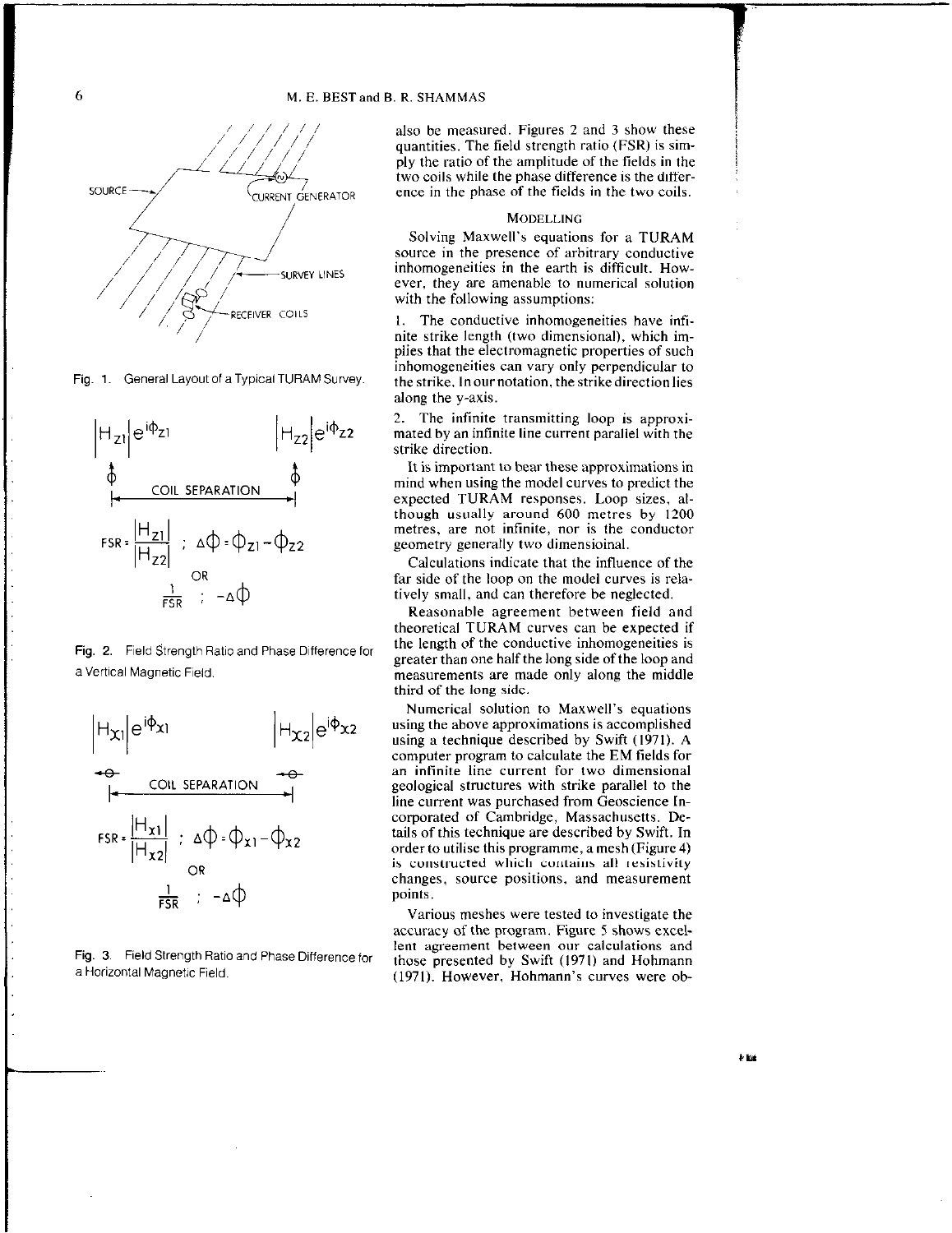

 $\boldsymbol{7}$ 

 $\sharp$ 

Fig. 4. Modelling Mesh for a Two Dimensional Conductor.



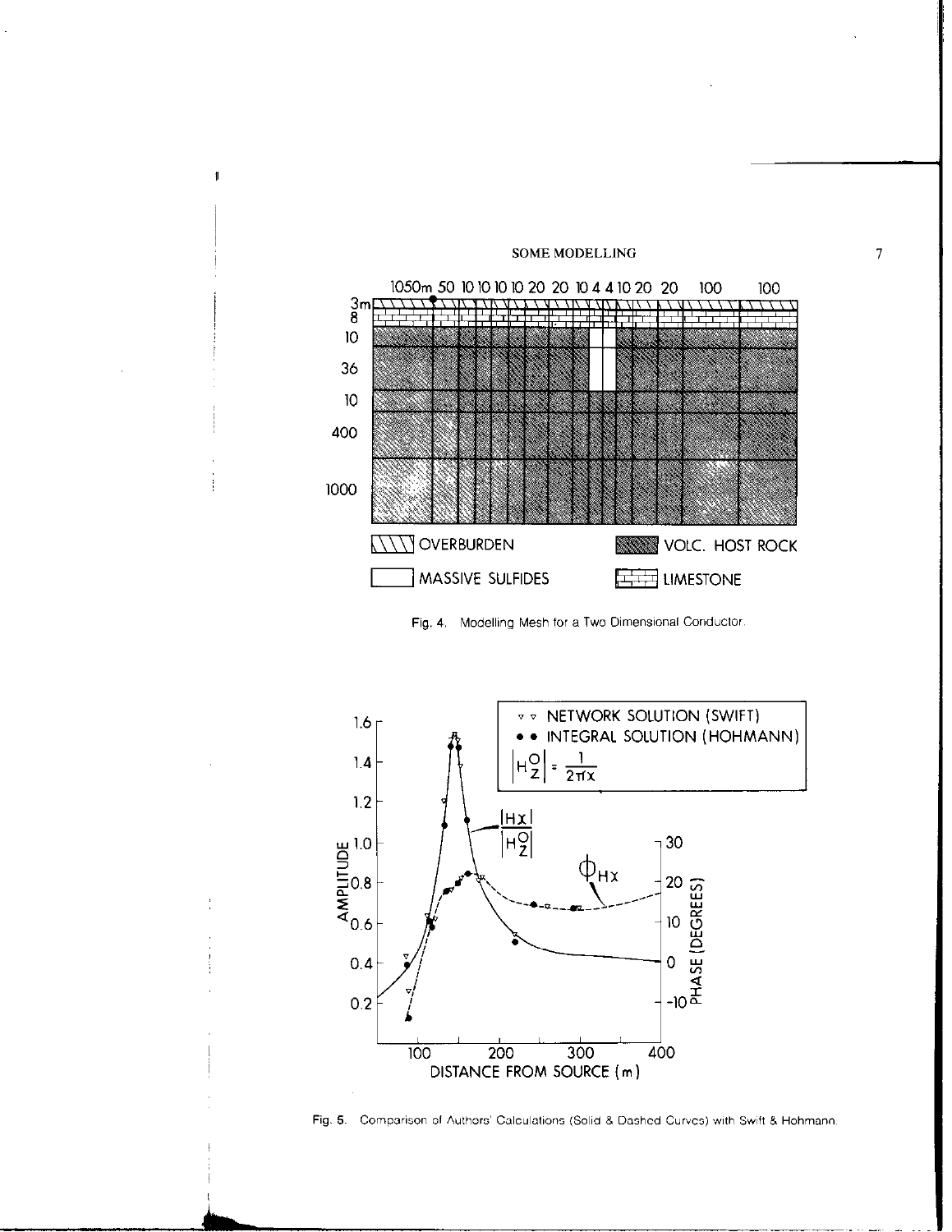tained usingan integral equation technique which differs significantly from ours.

The program outputs, at specific measurement points, the three non-zero components of the EM field: the electric field parallel to the strike direction (Ey) and the magnetic field which is perpendicular to the strike direction (Hx, Hz). TURAM curves were obtained by first interpolating between these measurement points and then computing the field strength ratios and phase differences as defined in Figures 2 and 3.

#### NUMENCAL RESULTS

In our modelling both vertical and horizontal components of the magnetic field (H) have been used to calculate the field strength ratio and phase difference. These components are denoted by subscripts z and x respectively.

The vertical components are the quantities normally measured in the field. However, our studies have indicated that the horizontal components can be equally diagnostic.

## Definitions of TURAM Quantities

Unfortunately, there is no uniformity in the detinition of the field strength ratio. Figures 2 and 3 indicate that two definitions (FSR and 1IFSR) are possible for the amplitude ratios. In this paper the following definitions are used:

## FSR:

The FSR for  $Hz$  is defined by  $Hz_1/Hz_2$  where Hz<sub>1</sub> and Hz<sub>2</sub> are the magnitudes of the vertical magnetic field at receiver positions I and 2 respectively. In this definition we assume that receiver 2 is the closer one to the source. This convention concurs with Grant and West (1965) as well as Keller and Frischknecht (1966).

The phase difference for Hz is defined by  $(\phi z_1 \phi$ z<sub>2</sub>) where  $\phi$ z<sub>1</sub> and  $\phi$ z<sub>2</sub> are the vertical phases at receiver positions 1 and 2 respectively.

Similar definitions hold for the FSR and phase difference of the horizontal magnetic field.

## $1/FSR$ :

Some authors such as Bosschart (1964) and Duckworth (1973) calculate the inverse of the above definition, i.e. 1/FSR. Their phase difference also has the reverse algebraic sign. In this definition receiver 2 is chosen as the far one from the source.

While either of the above definitions can be used, their numerical values are significantly different. For a simple geological model, Figure 6, comparison of FSR versus l/FSR is shown in Figures 7 and 8.

# Normalised FSR:

The field strength ratio and phase difference curves presented in this paper are calculated using the total magnetic fields. However, these field strength ratio curves could be normalised or reduced. Most contracting companies do present reduced curves. The reduced curves are obtained by taking the  $FSR$  (1/FSR) value at a particular point and multiplying it by the ratio of the receiver positions  $x_1x_2$  ( $x_2/x_1$ ) at that point. This reduction has the advantage of removing the free magnetic field gradient from the FSR and l/FSR curves. Figures 9 and IO provide a comparison of normalised versus unnormalised curves for both the vertical and horizontal 1/FSR.

# Vertical Subsurface Dyke

The peak of the vertical component and the inflection point of the horizontal component of



Fig. 6. A Vertical Dyke with Overburden,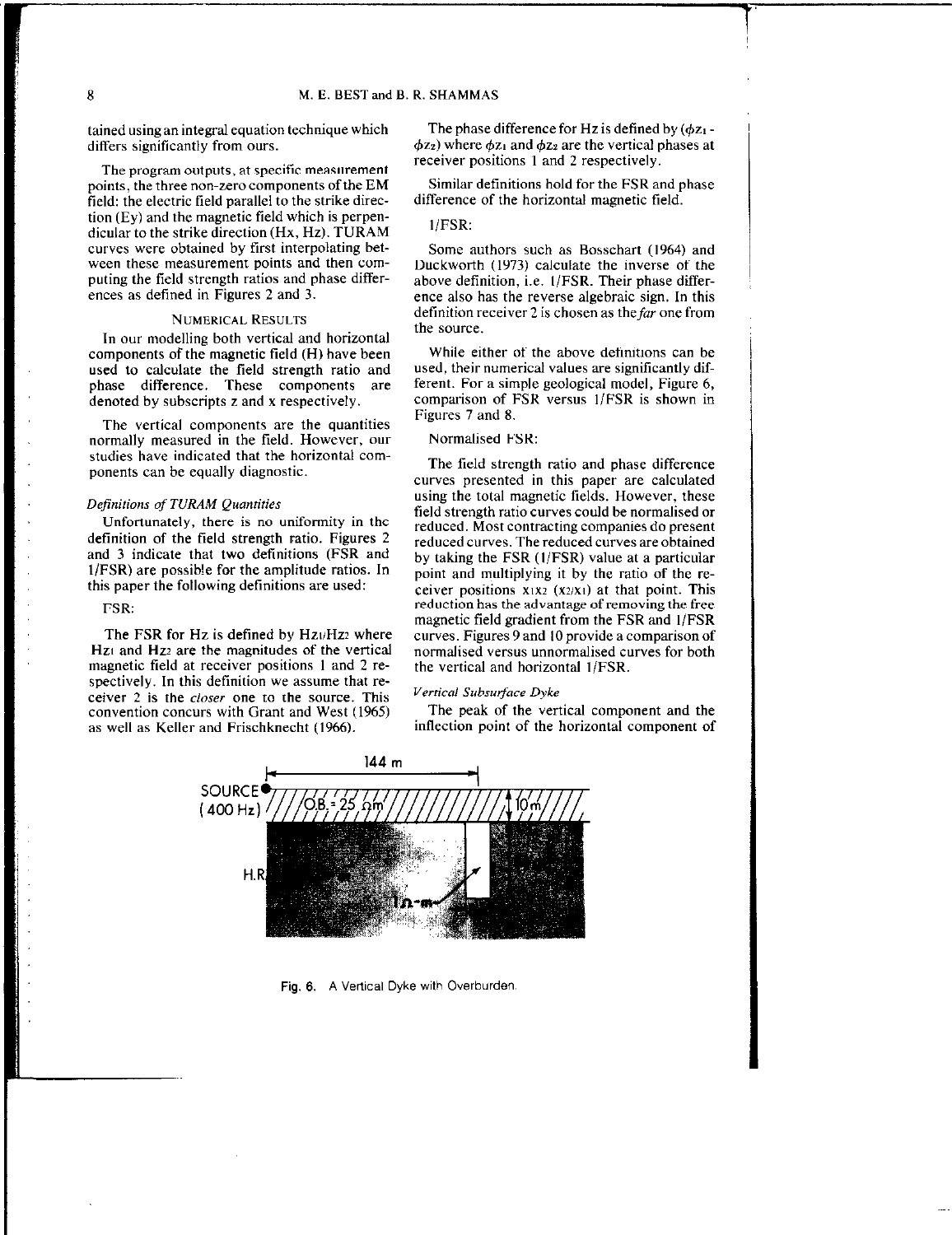

 $\overline{9}$ 





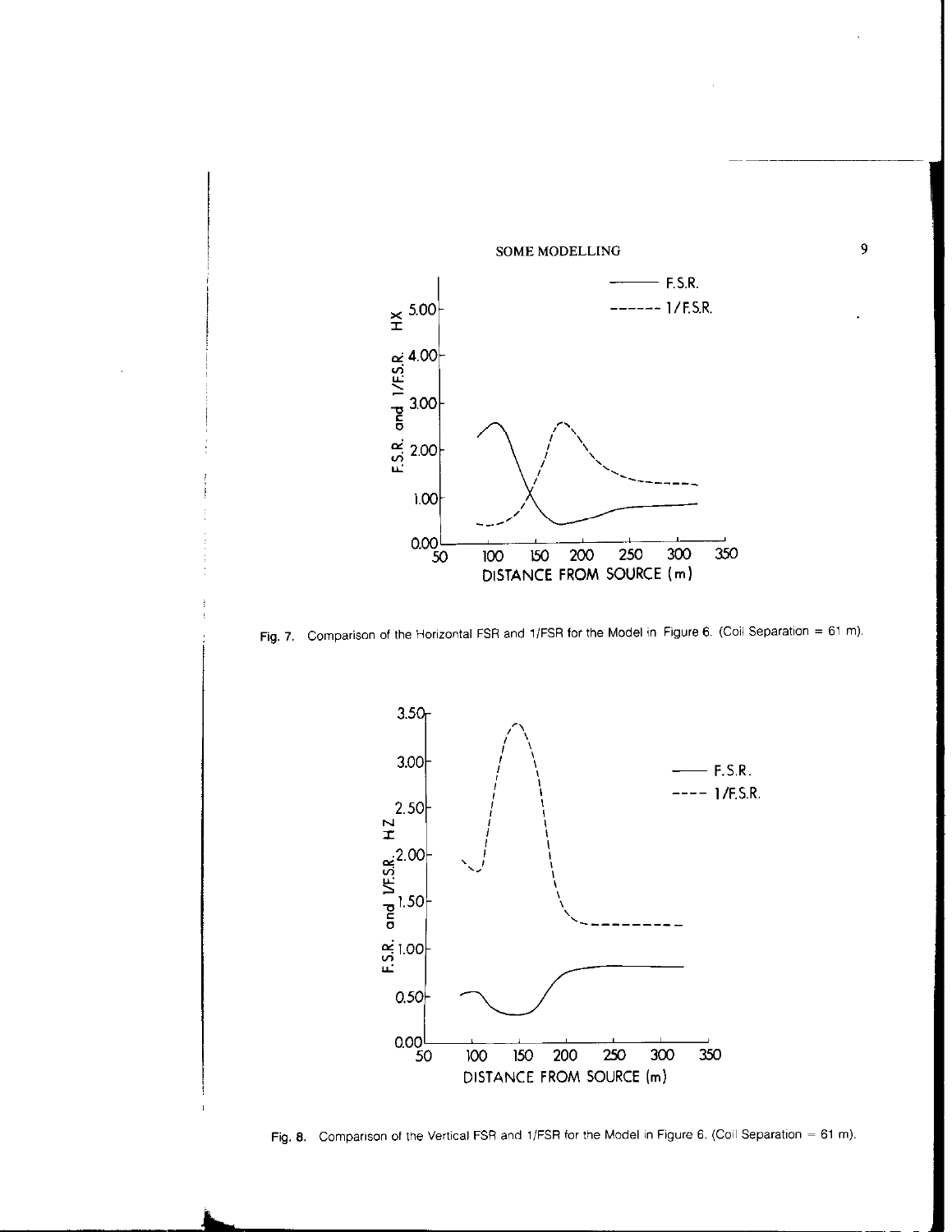





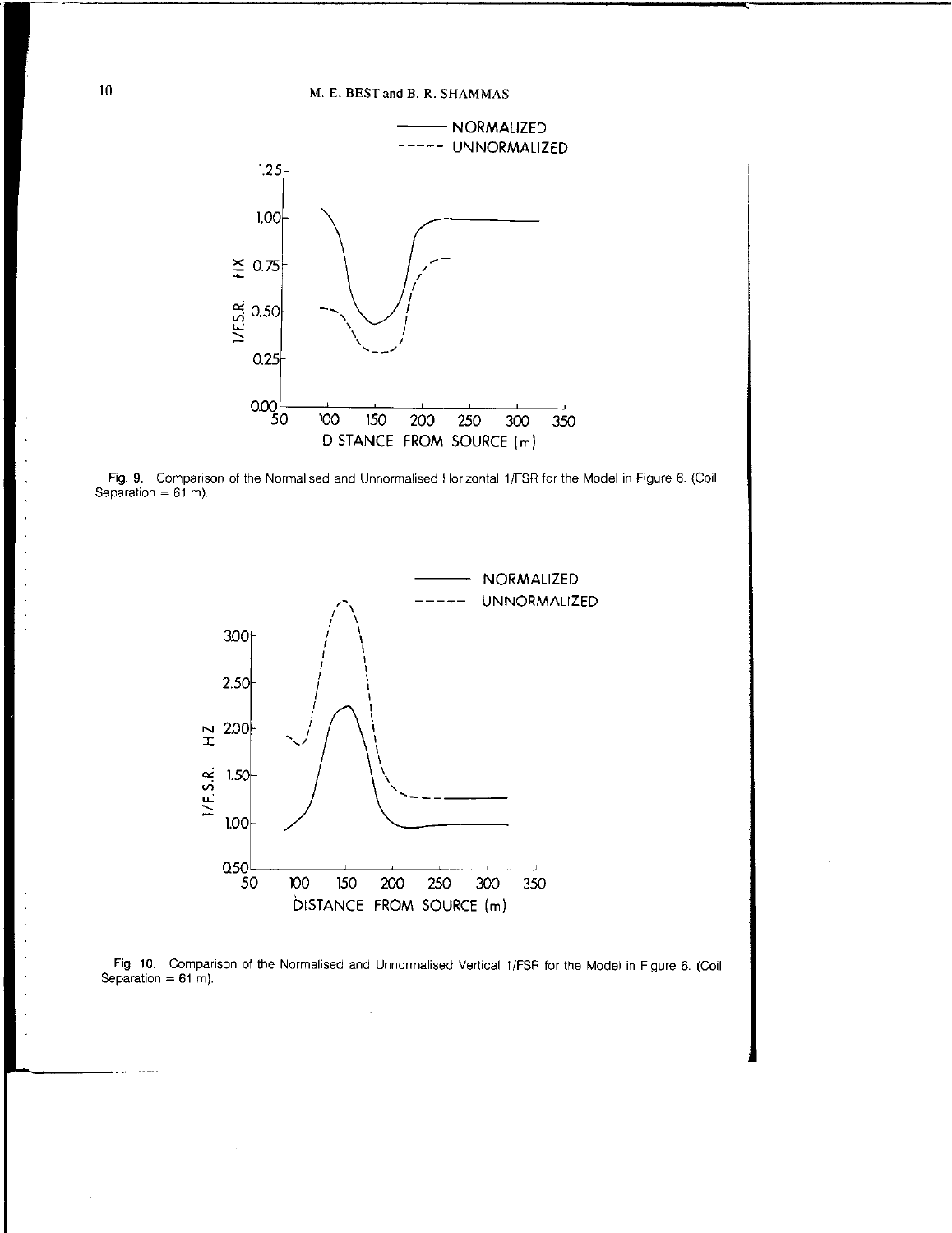the field strength ratio can be used to indicate the conductor axis. However, neither the peak (Figure 11) nor the inflection point occurs directly over the conductor. The position of the peak of the vertical component of the FSR is shifted about 50 to 60 metres away from the source while the inflection point of the horizontal component of the FSR is shifted by about IO metres towards the source. For a fixed coil separation, this shift increases as the dyke-source separation is decreased. In the field, a typical conductor loop separation varies between 250 m and 350 m, which is approximately twice the distance selected for most of these model curves. Consequently, the shift in the above peak and inflection point is less accentuated. Our model studies have also indicated that reduced shifts can be expected for higher frequencies and shorter coil separation.

If the coil separation is halved (i.e., readings are taken at intervals of 30.5 metres instead of 61 metres), then the field strength ratio values for a coil separation of 61 m can be obtained from

the 30.5 m readings by multiplying the two 30.5 m readings. The phase difference can be obtained by adding the two phase differences at 30.5 m. These results are exact and have been verified using our model curves. It should be noted, however, that in field systems, these two results will differ because of geologic noise. The field strength ratio and phase difference decrease with decreasing coil separation. Therefore the signal to noise ratio depends on coil separation.

Figure 12 shows typical TURAM curves generated with coil separatioins of 61 m and 30.5 m. A decrease in the shift of the anomaly peak relative to the conductor axis is evident with the smaller coil separation.

## Near Surface Conductor

Curves for the magnetic fields and phases have been generated by Hohmann  $(1971)$  for a near surface conductor. In this paper we extend his results by including normalised l/FSR and phase difference results for a typical near surface conductor (Figure 13).



Fig. 11. Comparison of the Horizontal and Vertical Components for the Model in Figure 6. (Coil Separation = 61 ml,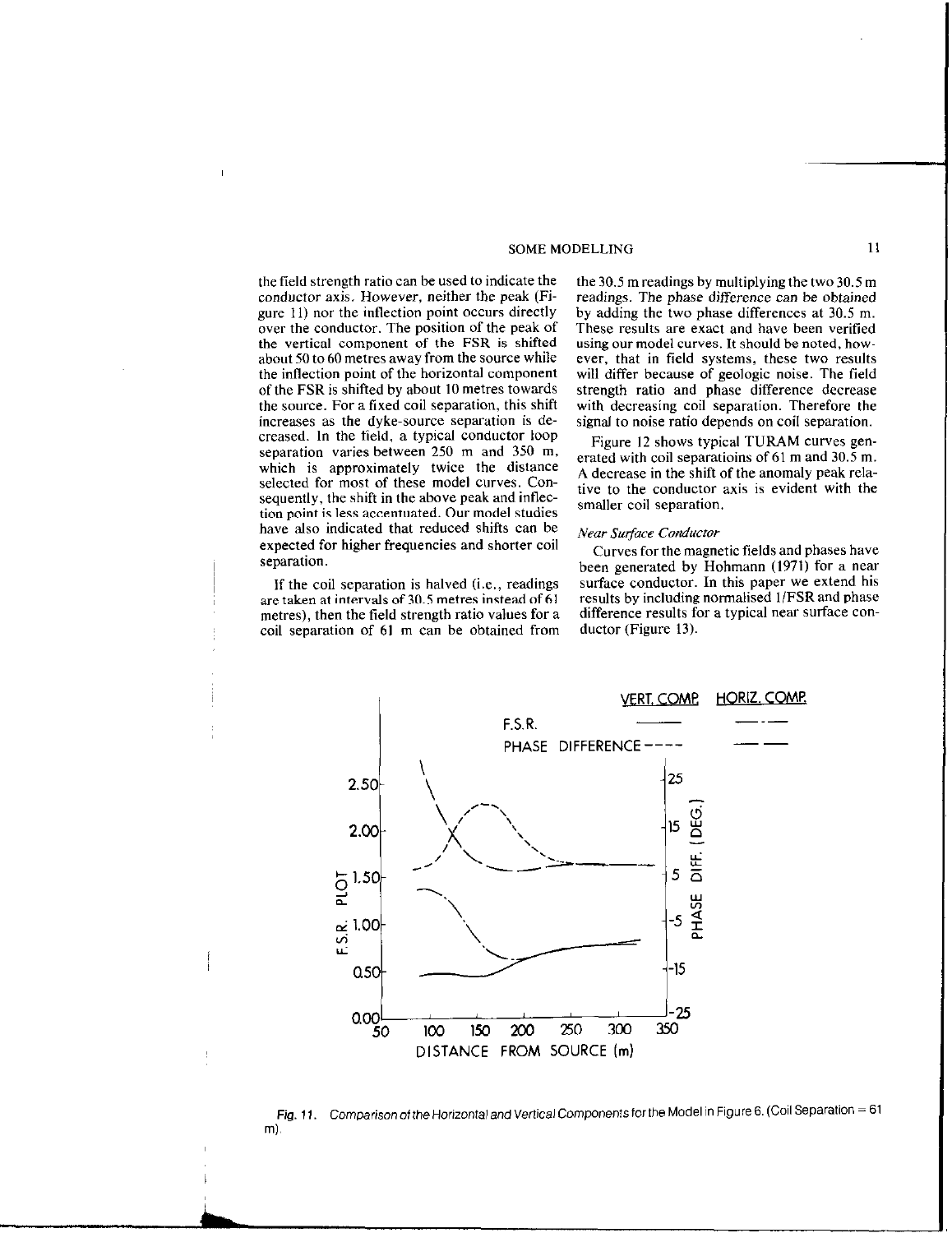

Fig. 12. Comparison of the Effects of Coil Separation for the Model in Figure 6.



Fig. 13. Near Suriace Conductor,

Figures 14 and 15 show the responses of a near surface conductor at two frequencies. As expected, the increase in frequency from 400 Hz to 1000 Hz produces larger responses in all curves (most noticeably in the vertical phase difference). This behaviour differs from that of a subsurface dyke. Indeed, as the frequency of the line source is increased, the response of the dyke becomes smaller. This behaviour suggests that, in principle, smaller. This behaviour suggests that, in principle,<br>the use of a multifrequency EM system can sepa-<br> $\frac{1}{2}$  Doubling the source distance has little effect on rate subsurface and near surface conductors. the phase of the horizontal magnetic field (Fi-

related to the current distributions) due to the over the inhomogeneity when the distance is

presence of an inhomogeneity were investigated in our model studies. Contours of the phase of the vertical and horizontal magnetic fields were generated to study these effects. Examples are given in Figures 16 througth 19. These contours also show the effects of doubling the source-dyke distance on the phases of the vertical and horizontal magnetic fields.

gures 16 and 17). The phase of the vertical magne-Changes in the phase of the fields (which is tic field, however, shows a pronounced gradient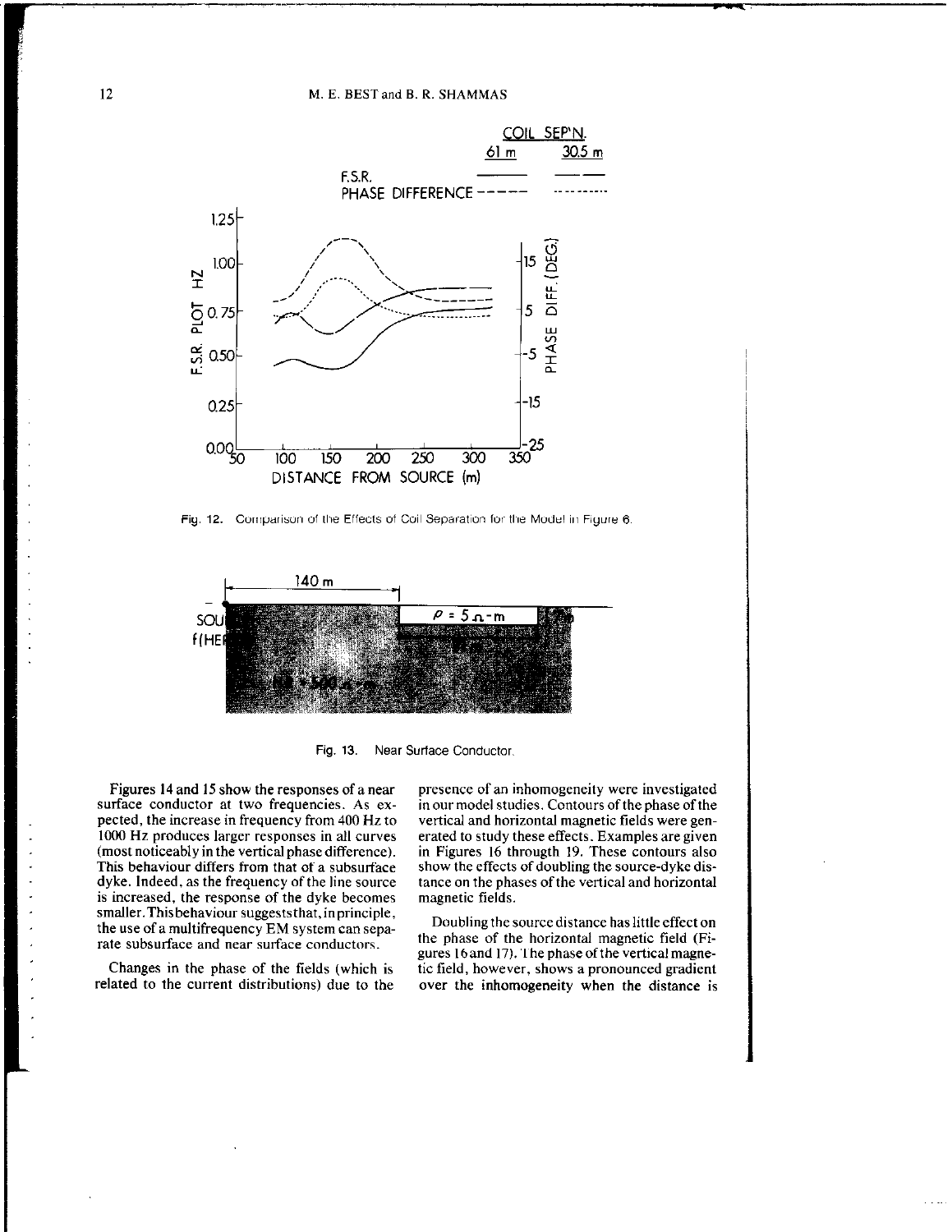





Fig. 15. The Normalised Vertical and Horizontal 1/FSR and Phase Difference for the Model in Figure 13. (f = 1000 Hz, Coil Separation = m).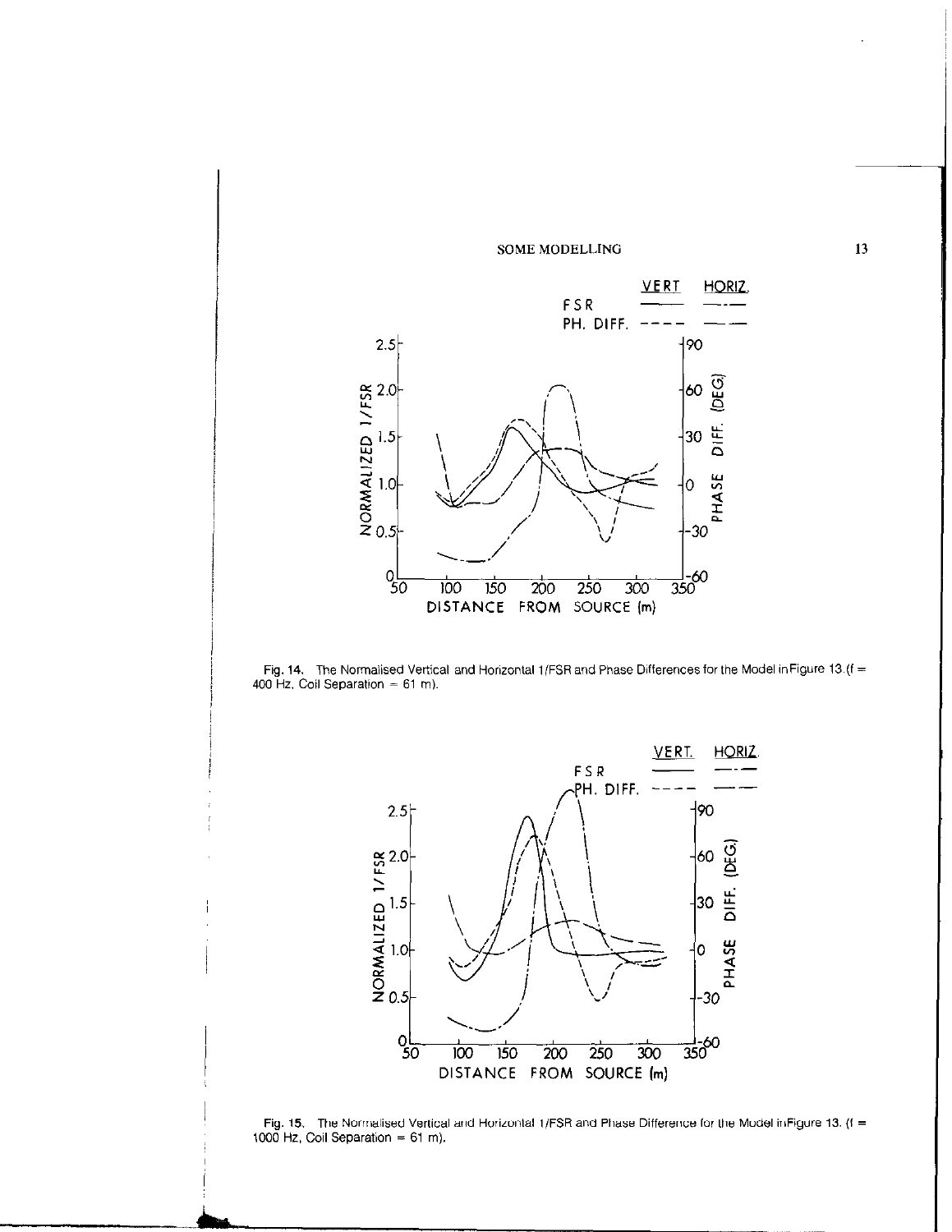

![](_page_9_Figure_2.jpeg)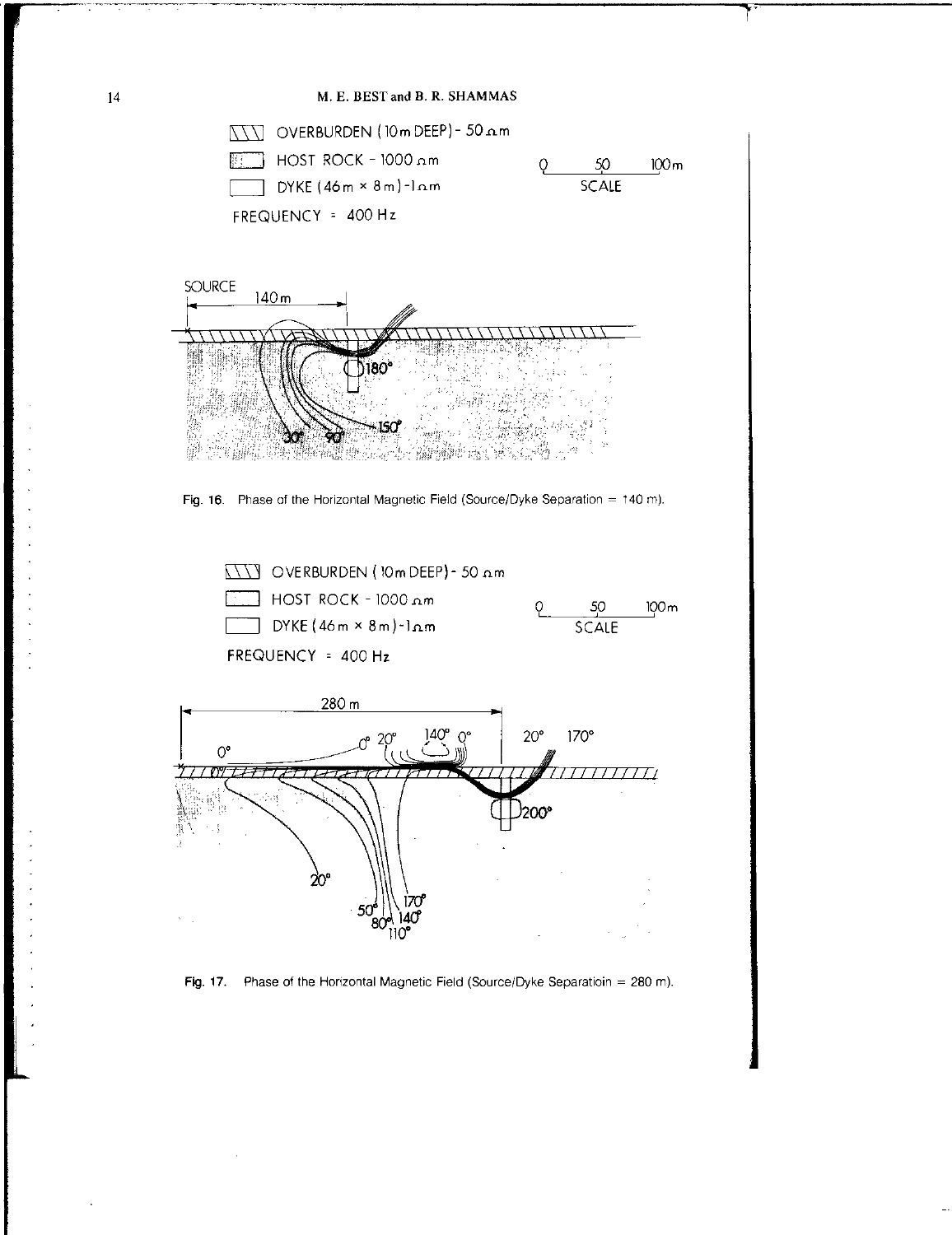to be the most sensitive to changes of the source-dyke separation.

skewness into the normalised FSR and phase

doubled (Figure 18 and 19). This quantity appears difference curves The next series of illustrations to be the most sensitive to changes of the show this effect for a  $45^{\circ}$  dyke dipping towards (Figure 20) and away (Figure 23) from the source.

Dipping Dyke<br>The presence of a dipping dyke introduces tical magnetic field (Figures 22 and 25) than for The presence of a dipping dyke introduces tical magnetic field (Figures 22 and 25) than for<br>reagances into the normalised FSR and phase the horizontal magnetic field (Figures 21 and 24).

![](_page_10_Figure_6.jpeg)

![](_page_10_Figure_7.jpeg)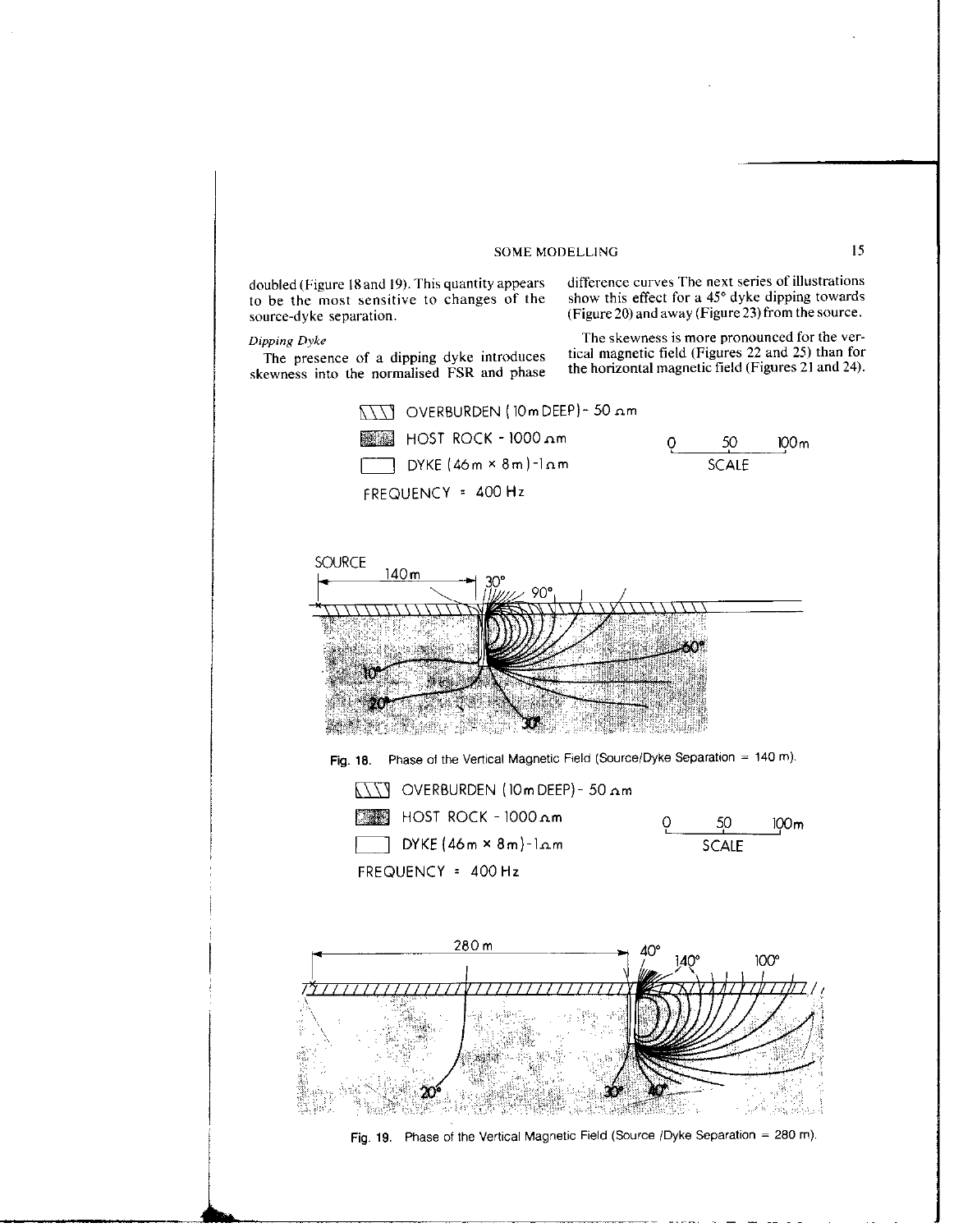![](_page_11_Figure_1.jpeg)

Fig. 20. Dyke Dipping Towards the Source at 45°.

![](_page_11_Figure_3.jpeg)

![](_page_11_Figure_4.jpeg)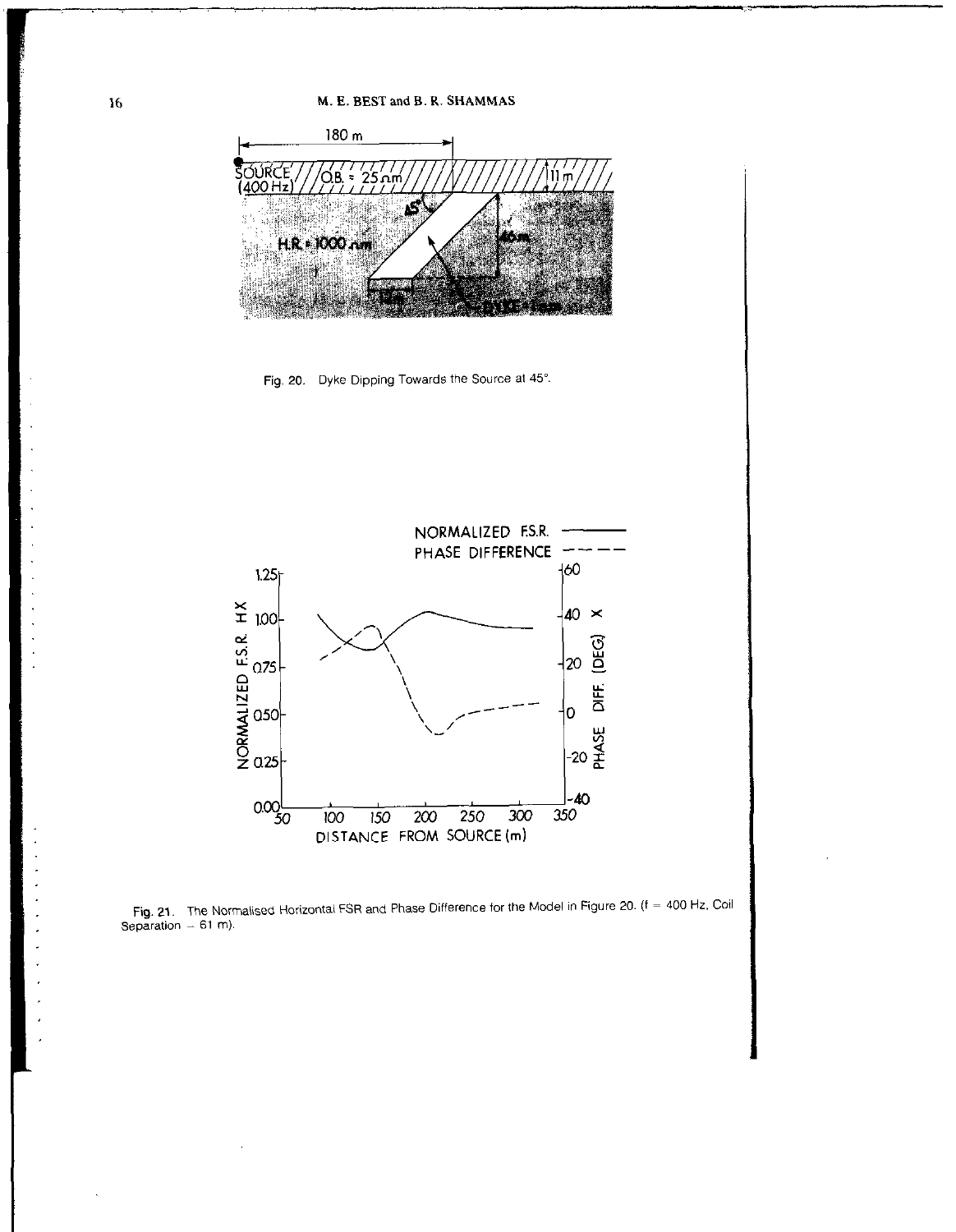![](_page_12_Figure_0.jpeg)

![](_page_12_Figure_1.jpeg)

![](_page_12_Figure_2.jpeg)

Fig. 23. Dyke Dipping Away from the Source at 45°.

 $17\text{ }$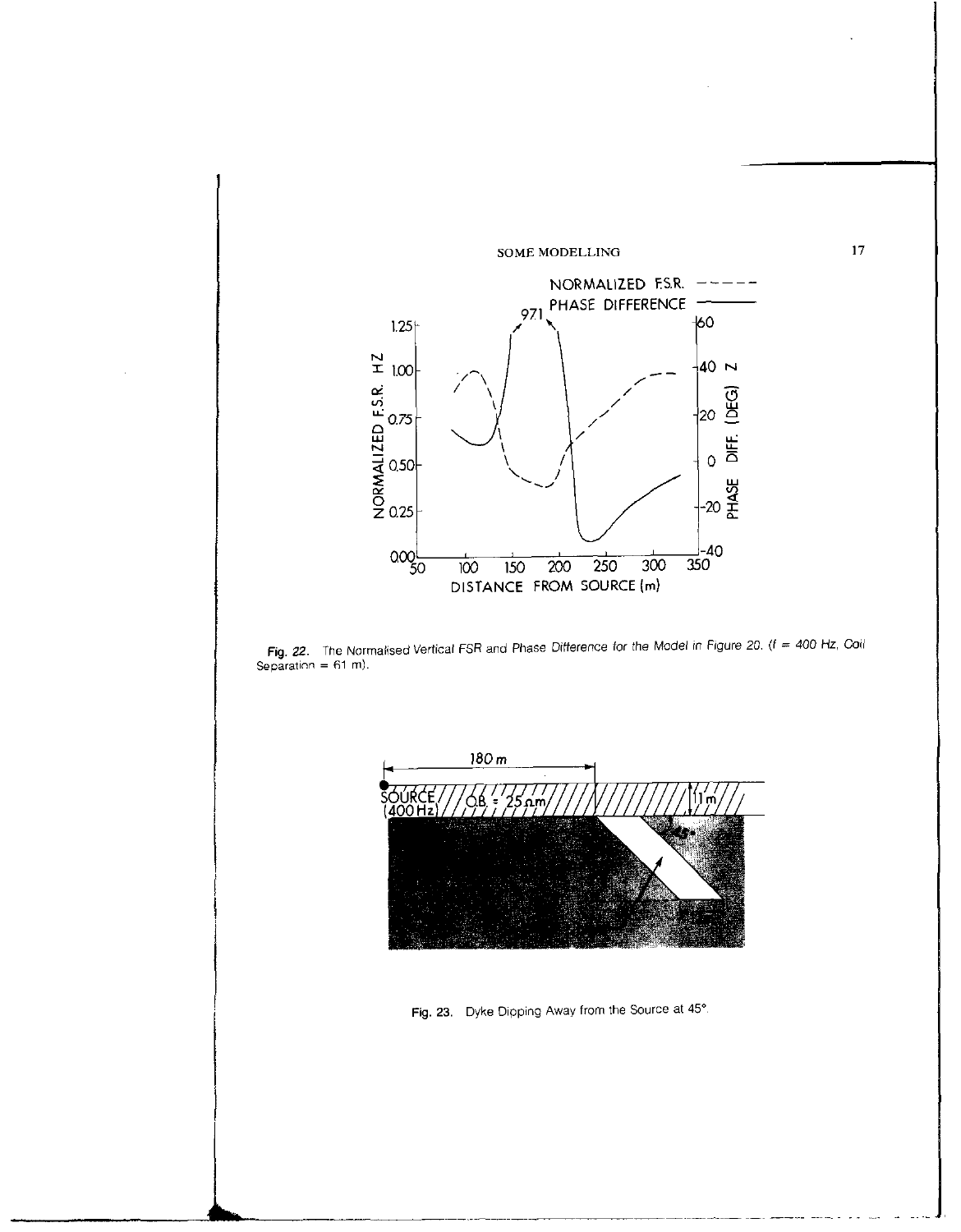![](_page_13_Figure_1.jpeg)

Fig. 24. The Normalised Horizontal FSR and Phase Difference for the Model in Figure 23. (f = 400 Hz, Coil Separation =  $61$  m).

![](_page_13_Figure_3.jpeg)

Fig. 25. The Normalised Vertical FSR and Phase Difference for the Model in Figure 23. ( $f = 400$  Hz, Coil Separation =  $61$  m).

18

 $\mathbf{L}$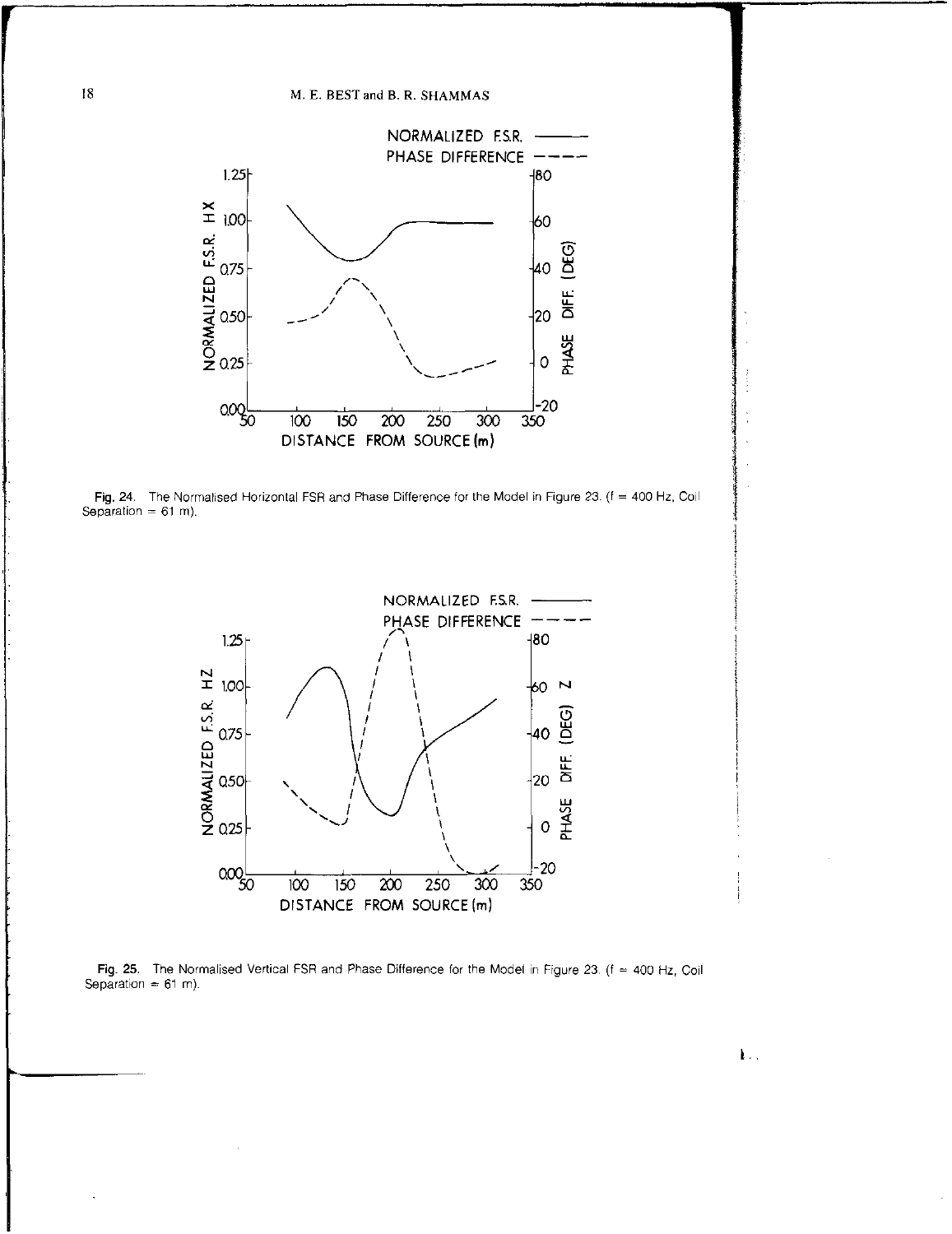Although our limited modelling has not verified the extinction theorem, (Bosschart (1964)). it is worth mentioning that in general the extinction angle cannot be the same for both the vertical and horizontal magnetic fields. This is one point which illustrates the advantage of measuring both components of the magnetic field if the conductors are expected to be non-vertical.

## Overburden Resisrivity

The influence of overburden resistivity on the TURAM curves was investigated in our model studies (Figure 26). Figures 27 and 28 show the normalised l/FSR and phase difference of the vertical magnetic field resulting from overburden resistivities of 5.0, 25.0, 50.0 and 250.0 ohmmetre. When the overburden resistivity is decreased to 5.0 ohm-metre, the shape of the normalised l/FSR curve and particularly the phase difference curve becomes flatter and the character of the curve due to the dyke begins to disappear. This behaviour is to be expected as the overburden becomes more conductive, since more current will flow near the surface, thus obscuring the dyke buried below the overburden. **preference** of the individual.

Resolution of multiple conductors was studied by selectingtwo identical conductors and varying the distance between them (Figure 29). The two conductors render distinct responses when they are separared by 80 and 140 metres (Figures 30 and 31). Resolution, however, breaksdown, particularly in the normalised  $1/FSR$  (Figure 30).

Resolution of Multiple Conductors

## **CONCLUSIONS**

when the separation is decreased to 35 metres.

Conclusions for the individual model cases have been discussed within the main body of the paper, but some general observations may be made:

1. Our model curves have shown the various options available to measure and plot the data. Since several alternatives are available, care must be exercised when comparing results from different contractors and/or papers. The particular choice of measurement technique and plotting depends on the type of field equipment and the

![](_page_14_Figure_8.jpeg)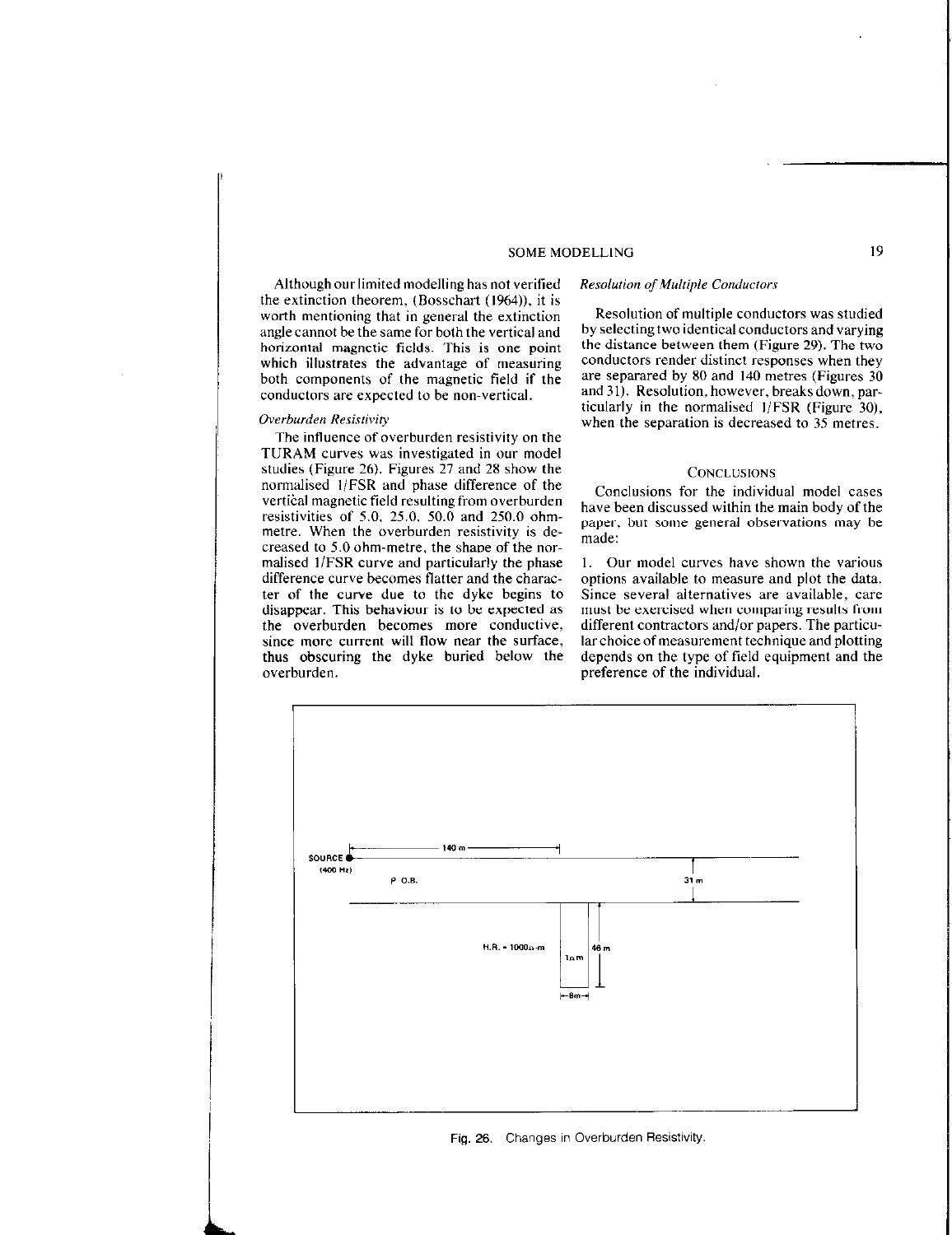M. E. BEST and B. R. SHAMMAS

![](_page_15_Figure_1.jpeg)

![](_page_15_Figure_2.jpeg)

![](_page_15_Figure_3.jpeg)

![](_page_15_Figure_4.jpeg)

20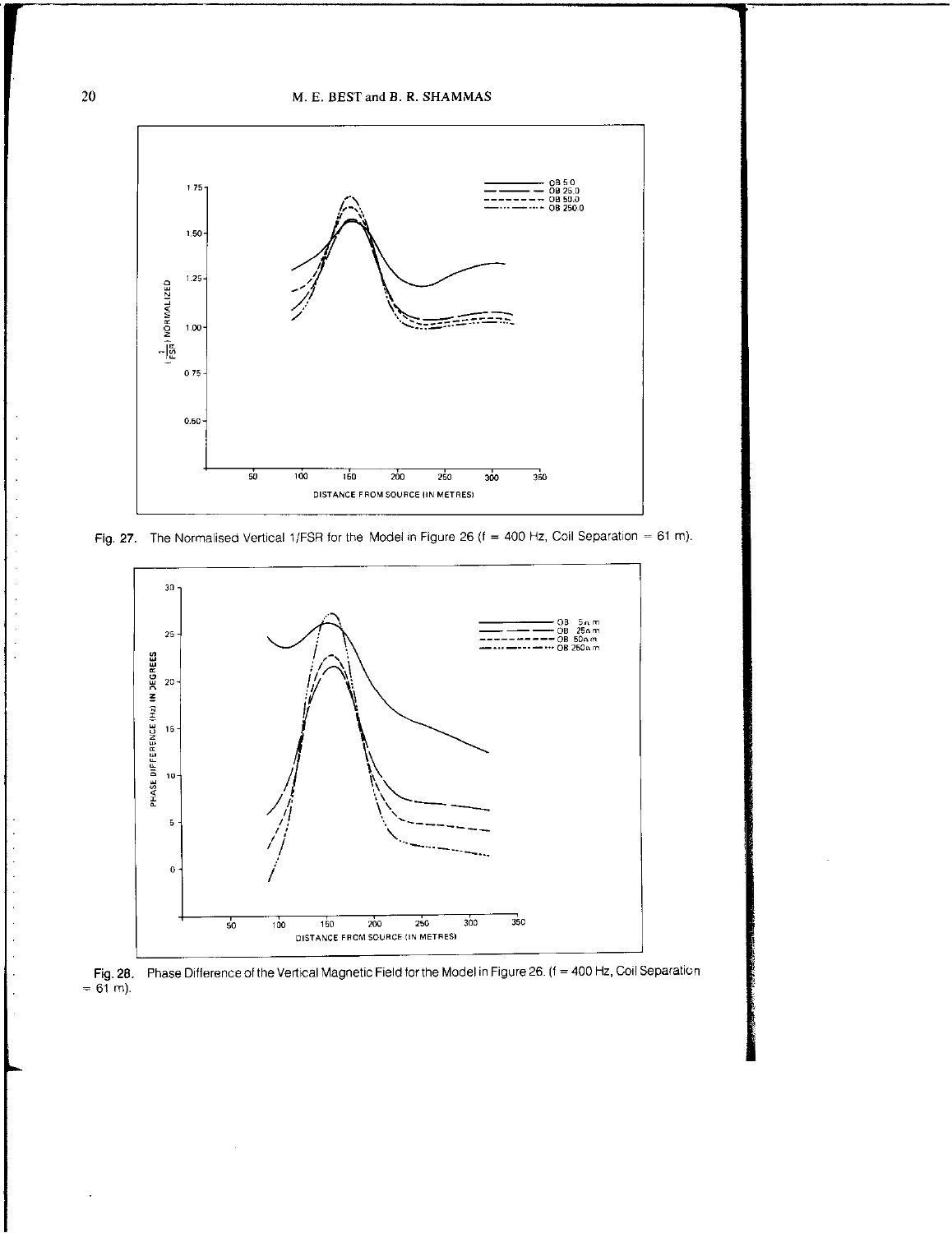peak or inflection point of the TURAM curves and magnitudes such as tilt angle and  $\epsilon$  depends on such parameters as the source/dyke (Ward et al., 1974) must be measured. depends on such parameters as the source/dyke separation, the receiver coil separation and the frequency. This shift is related to the two receiver coils being physically at two positions. One obvious way to eliminate this shift is to use only one measurement position. To obtain the same in-

2. The shift between the conductor axis and the formation as before some combination of phases peak or inflection point of the TURAM curves and magnitudes such as tilt angle and ellipticity

3. Useful information is contained in both the vertical and horizontal magnetic field components. More interpretive information is available if both of these fields are measured.

![](_page_16_Figure_4.jpeg)

 $f = 1000$  Hz

Fig. 29. Resolution of Two Conductors.

![](_page_16_Figure_6.jpeg)

![](_page_16_Figure_7.jpeg)